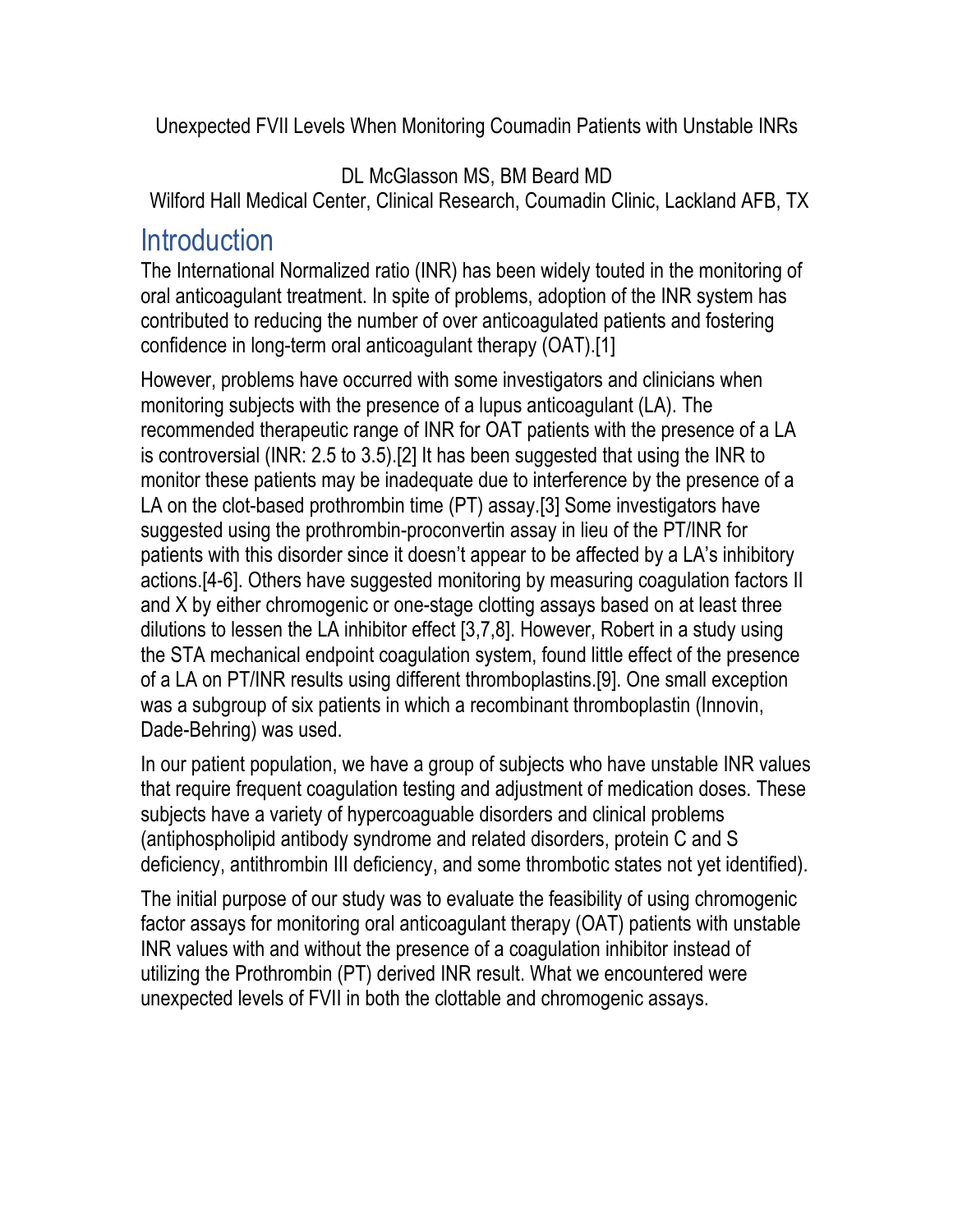# Materials and Methods

We monitored nineteen OAT subjects with hypercoaguable states who required weekly or biweekly INR checks and subsequent adjustments in their coumadin dosing. All of the subjects had been on OAT therapy for at least 8 weeks. Each subject was monitored for at least 6 time points over a period of approximately one to two months. The PT/INR results were obtained using two different reagent/instrument combinations on citrated platelet-poor plasma (MLA 1600 [Hemoliance], Thromboplastin-DS, ISI 1.21 (Pacific-Hemostasis), STA (Diagnostica Stago), Neoplastine CI+, ISI 1.14 (Diagnostica-Stago). The ISI values were obtained by local on-site calibration of each reagent/instrument system. Chromogenic assays for FVII (Diapharma) were performed by a validated in-house microtiter method and chromogenic FX (Diapharma) tests were performed by validated in-house method on the MLA 900C (Hemoliance). Clottable FII, FVII and FX assays were performed on the STA using Neoplastine CI+.

As a control we performed PT/INR's, clottable FII, FVII and FX levels on 50 individuals with INR values that had been stable over 3 time points. We then surveyed 30 of these individuals with stable INR's to rule out the possibility of cold activation of FVII using the STA reagent/ instrument combination. We assayed fresh specimens and the same samples stored at -70°C for 48 hours and then rapidly thawed at 37°C.

## **Results**

Table 1: Unstable INR subjects (19 patients with a minimum of 6 of each assay).

| $N=19$            | Mean INR  | Mean FII: | Mean FVII: | Mean FX    | Mean FVII | Mean FX |
|-------------------|-----------|-----------|------------|------------|-----------|---------|
|                   | $(n=163)$ | Clottable | Clottable  | Clottable  | Chromo    | Chromo  |
| <b>STA</b>        | 2.26      | 29.5%     | 52.9%      | <b>22%</b> |           |         |
| <b>MLA 1600</b>   | 2.73      |           |            |            |           |         |
| <b>MLA 900C</b>   |           |           |            |            |           | 33.2%   |
| <b>Microtiter</b> |           |           |            |            | 62.7%     |         |
| $>40\%$           |           |           | 62.6%      |            | 83.2%     |         |
| activity          |           |           |            |            |           |         |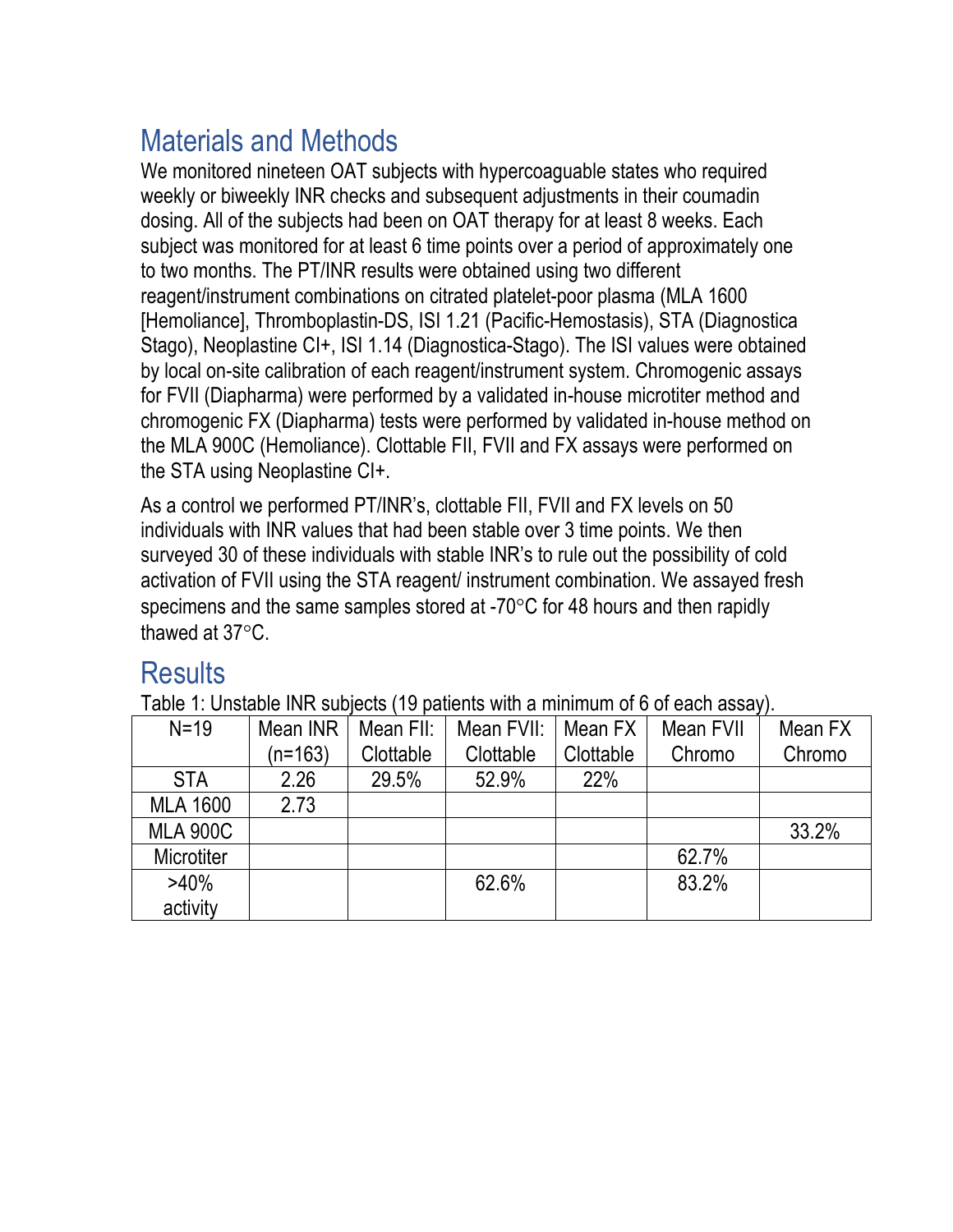| Table 2: Stable INR subjects (50 subjects with stable INR over 3 time points). |  |  |  |  |
|--------------------------------------------------------------------------------|--|--|--|--|
|                                                                                |  |  |  |  |

| (N=50)     | Mean INR | Mean FII<br>Clottable | Mean FVII<br>Clottable | Mean FX<br>Clottable |
|------------|----------|-----------------------|------------------------|----------------------|
| <b>STA</b> | 3.57     | $.7\%$<br>21          | 34.5%                  | 13.4%                |

Table 3: Stable INR subjects (30 subjects with stable INR for FVII Cold Activation).

| STA              | Mean INR | Mean FVII: Clottable |  |  |
|------------------|----------|----------------------|--|--|
| Fresh specimens  | 3.34     | 37.5%                |  |  |
| Frozen specimens | 3.64     | 33.5%                |  |  |

#### **Discussion**

Our physicians in the coumadin clinic want Vitamin K dependent coagulation factor (FII, FVII, and FX) values in the OAT subjects to be approximately 30.0% or less. The mean INR values were in the therapeutic range for all patients (2.0-3.5) not just LA subjects (2.5-3.5) or slightly higher. We were surprised at the number of results of the clottable (62.6%) and chromogenic (83.2%) FVII assays in the unstable INR subjects that were >40.0% activity. This value is considered within normal limits on patients who are not receiving OAT treatment.[10] Patients with stable INR values, had higher INR's, and the FVII levels were clinically lower. There was no evidence of cold activation elevation of the FVII levels in our setting.

Our study showed that our patients, with unstable INR values, might be in the INR therapeutic range but the FVII levels are higher than is desired in OAT subjects. These unexpected results may give us an insight into the reason for these individuals unstable INR occurrences.

Further studies to look at clinical outcomes of these unstable INR patients are currently ongoing.

## References

- 1. D'Angelo A, Crippa L, Agazzi A, et al: Oral anticoagulants: Old drugs with a promising future. Haematolgica, 1995; 80(Suppl 2): 92–101.
- 2. McGlasson DL. A review of variables Affecting PTs and INRs. Clin Lab Sci, 1999; 12: 353–8.
- 3. Moll S, Ortel TL. Monitoring warfarin therapy in patients with lupus anticoagulants. Ann Internal Med, 1997, 127: 177–85.
- 4. Robert A, LeQuerrec A, Delahousse B et al: control of oral anticoagulation in patients with the antiphospholipid syndrome: influence of the lupus anticoagulant on INR. Thromb and Haemost, 1998, 80: 99–103.
- 5. Rapport SI, Le DT. Thrombosis in the antiphospholipid antibody syndrome. N Engl J Med 1995; 333: 665 Letter.